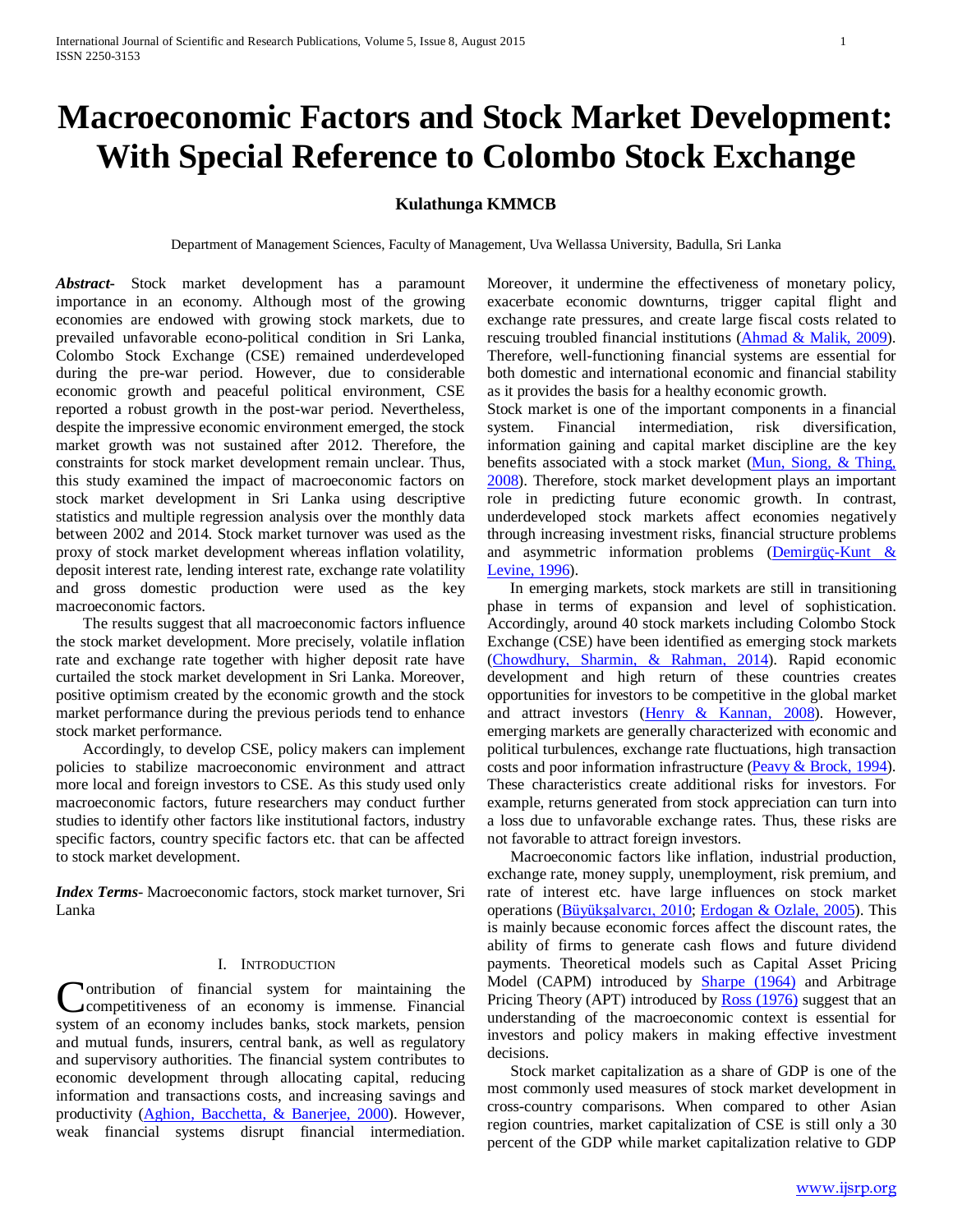in India, Thailand, Philippines, Malaysia and Singapore are 53 percent, 77 percent, 87 percent, 160 percent and 250 percent respectively. Thus, CSE is not exploiting the full potential of the stock market to support economic development. In other words, still there are huge numbers of potential investors which has not yet been attracted by the CSE.

 Compared with the developed economies, most emerging economies do not have a well-functioning stock markets (Feldman & Kumar, 1995). Recent studies have identified high transaction cost, high return volatility, poor information structure etc. as major efficiency issues in emerging stock markets (Adjasi & Biekpe, 2006; Kuwornu, 2012). In most emerging stock markets, only a few stocks account for a considerable part of the total market capitalization (Patel & Sarkar, 1998). Because of these actively traded shares, serious informational and disclosure deficiencies occur for other stocks. Further, there are weaknesses in the transparency of transactions on these markets (Henry  $\&$ Kannan, 2008). Further, firms in emerging stock markets do not have a long enough track record to form a reputation (Yartey, 2008). Moreover, share prices in emerging markets are considerably more volatile than in developed markets (El-Erian & Kumar, 1995). Thus, it is unclear whether emerging markets respond similarly to macroeconomic environment like developed markets.

 Being an emerging stock market in the world, CSE has gained considerable attention of investors, policy makers and academics. This is mainly due to the post-war development of the CSE. Economic environment in Sri Lanka has changed considerably due to the war. However, the Sri Lankan stock market returned back to its pre-war stagnant status within a short period of time. Thus, it is unclear how Sri Lankan stock market responds to economic environment during pre-war and post-war periods. Moreover, it is quite puzzling why a country with a substantial economic growth endows such a stagnant stock market. Therefore, an enormous challenge is vested in the policy makers in developing strategies aimed at financial deepening in Sri Lanka. This provides an important rationale for investigating the impact of macroeconomic factors on the stock market development in the Sri Lanka.

 Therefore, this study addresses *do macroeconomic factors affect stock market development*? Macroeconomic factors in this context refer to factors like interest rate, inflation, exchange rate, gross domestic production.

To this end, this study aims to,

- 1) assess the status of macroeconomic context in Sri Lanka.
- 2) assess the stock market performance in Sri Lanka.
- 3) investigate the impact of macroeconomic factors on stock market development in Sri Lanka.

## II. THERORATICAL BACKGROUND

 Recent evidence suggests that stock market development contributes positively to the economic development in a number of ways like capital formation, risk diversifications, savings mobilization, liquidity creation and corporate governance (Filer, Hanousek, & Campos, 2000; N'Zué, 2006). Further, stock markets reduce the financing constraints of investors by creating an alternative to bank financing (Adjasi & Biekpe, 2006).

However, stock markets in developing countries posses' number of weaknesses compared to stock markets in developed countries.

 Importance of macroeconomic conditions for stock market operations is well documented in the literature. For example, Ahmed (2008) revealed the existence of long-run relationship between the stock market indices and the macroeconomic variables such as industrial production, exports, foreign direct investment, money supply, exchange rate and interest rate. Wongbangpo and Sharma (2002) found that, in the long-run, stock price indexes are positively related to macroeconomic variables. Further, stock prices regularly respond to the variations of macroeconomic factors. Moreover, Nasseh and Strauss (2000) found that the major stock markets under investigation are highly influenced by both domestic as well as international macroeconomic activities such as industrial production, business surveys on manufacturing activities, short and long-term interest rates as well as foreign stock prices and production. Thus, the knowledge on the relationship between macroeconomic factors and stock market operations provide opportunity to earn superior returns by selecting specific stocks as information becomes available on certain macroeconomic variables. Moreover, manipulations of macroeconomic variables influence the economic growth through depressing certain economic sectors (Raju & Khanapuri, 2009).

 Although changes in macroeconomic factors could predict the stock market variation, no agreement regarding the signs and the direction of causality can be seen. For example, Naceur, Ghazouani, and Omran (2007) found that macroeconomic instability has a negative and significant relationship with stock market development. Boyd, Levine, and Smith (2001) found a nonlinear relationship between macroeconomic factors and stock market development. Garcia and Liu (1999) were found insignificant effect of macroeconomic instability on stock market development. Further, macroeconomic variables have differing effects on different sectors of the stock market. For example, macroeconomic variables cause an increase in retail and mining sector indices although negatively affected on all share and financial indices (Hancocks, 2010).

 Stock market development signals the future trend of the economy. Further, it works as an indicator of the overall health of the economy. Stock market development can be assessed by using the stock market integration, size, liquidity, volatility etc. (Caporale, Howells, & Soliman, 2004; Naceur et al., 2007). However, existence of different stock market characteristics in different countries creates a challenge in measuring stock market development. While developed countries such as Australia, Canada, Japan, US, UK etc. have well established stock markets, developing countries such as Sri Lanka, Thailand, Pakistan etc. have relatively less developed stock markets. These stock markets are different in terms of transparency and liquidity, legal and regulatory framework, quality of business education, availability of investment securities and existence of sophisticated technologies to deal with stock markets (Aurangzeb, 2012). Stock market turnover is commonly used proxy for stock market development in terms of liquidity. The turnover measures the ratio of the value of total stocks traded to market capitalization. Many analysts use the stock market turnover as a measure of transactions costs (Charkravarty, 2005;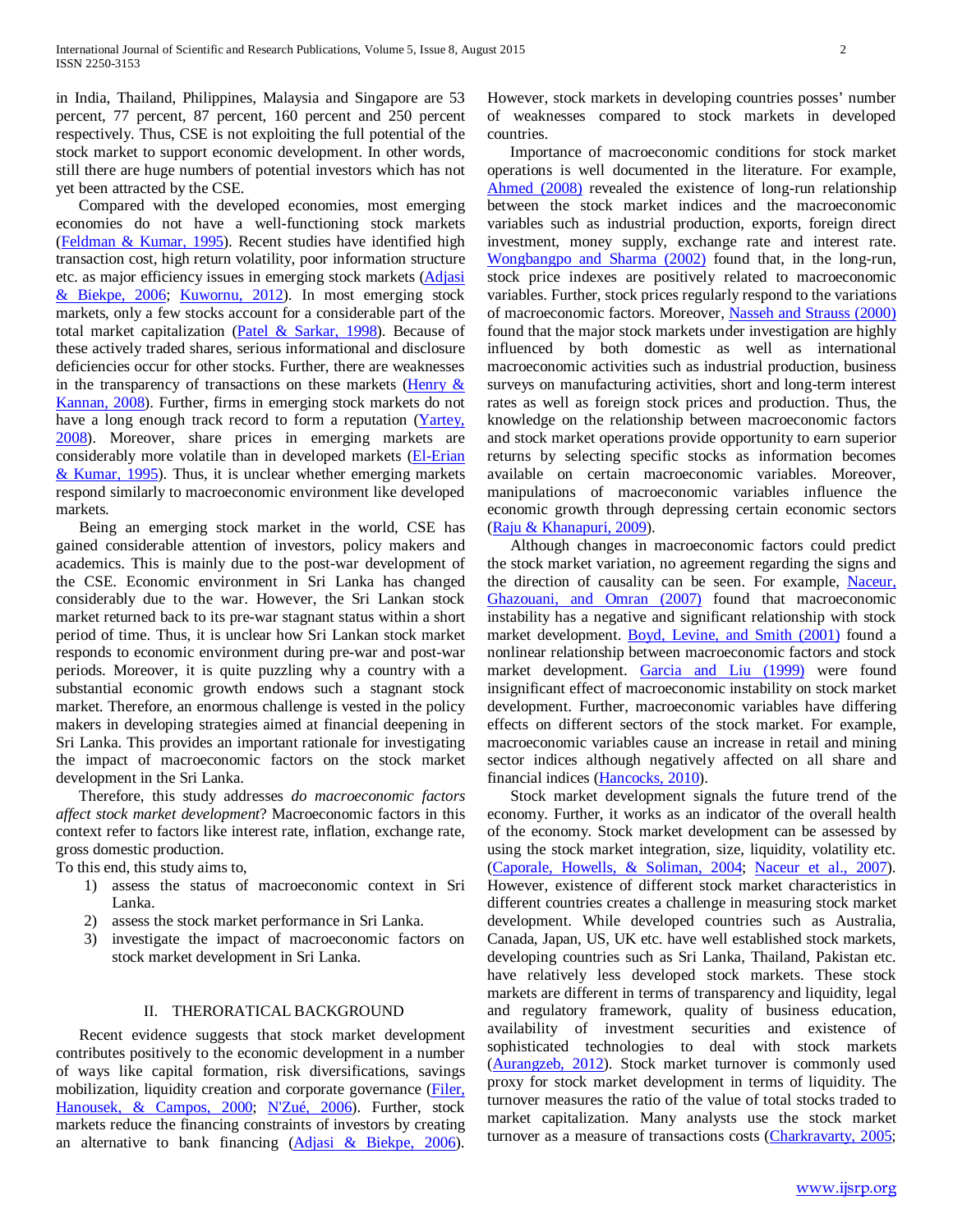Yartey, 2008). Higher turnover ratios indicate higher efficiency (Cherif & Gazdar, 2010).

 Consumer price indices are widely used to measure inflation (Al-Khazali & Pyun, 2004; Quayes & Jamal, 2008). High variability of inflation over the time indicates an uncertainty of the future price levels. Moreover, inflation volatility can impede economic growth even if inflation on average remains unchanged (Rother, 2004). The Colombo Consumers' Price Index (CCPI) is widely used to measure inflation in Sri Lanka (Gunasekarage, Pisedtasalasai, & Power, 2004; Menike, 2006).

 The interest rate is the percent charged, or paid, for the use of money. The interest rates that banks charge make loans more expensive. Numerous studies have investigated the relationship between stock market behavior and interest rates (Chutang & Kumara, 2008; Czaja, Scholz, & Wilkens, 2009). Lending and deposit interest rates of commercial banks are good indicators of the efficiency of the financial system as it usually refers to rates offered to customers for savings deposits and meets the short and medium term financing needs of the investors .

 The relationship between exchange rate and stock market development is also well researched (Abdalla & Murinde, 1997; Aydemir & Demirhan, 2009). Changes in the exchange rates affect firm's foreign operations and overall profits and consequently its stock price. Understanding the relationship between stock market behavior and exchange rate is necessary for three main reasons. First, it affects decisions about monetary and fiscal policy. Second, the link between the two markets is used to predict the path of the exchange rate which benefits multinational corporations in managing their exposure to foreign contracts and exchange rate risk associated with their earnings. Third, currency is more often being included as an asset in investment funds' portfolios, knowledge on the currency rates and other assets in a portfolio is vital for the performance of the fund. Therefore, fluctuations in exchange rate should have an impact on equity investment decisions of foreign investors.

 Numbers of empirical studies have observed a relationship between gross domestic production and stock market development. For example, *Chen, Roll, and Ross (1986)* identify gross domestic production as a vital risk factor in determining stock returns, while Cutler, Poterba, and Summers (1998) find that stock returns correlate positively with the growth of the gross domestic production. Besides, Errunza and Hogan (1998), conclude that the volatility of gross domestic production has a negative impact on the stock market development.

Therefore, it is evident that stock market operations depend on macroeconomic factors such as inflation, exchange rate, market rate of interest, GDP etc. (Adam & Tweneboah, 2008; Er & Vuran, 2012). Moreover, results revealed that the relationship between stock returns and macroeconomic variables were mainly due to the relative size of the respective stock market and their integration with world markets (Raju & Khanapuri, 2009).

#### III. METHODOLOGY

 Five macroeconomic variables namely inflation, deposit interest rate, lending interest rate, exchange rate volatility and GDP were taken as indicators of economic environment. Monthly volatility of CCPI was computed by moving three

months average inflation over a time window of 13 years and used as a proxy for the inflation. Further, natural logarithm of both weighted average deposit rate (WADR) and weighted average lending rate (WALR) were used to represent interest rate and data were collected from CBSL reports. Exchange rate volatility was computed by moving three months average exchange rate over a time window of 13 years using the data collected from the central bank. Moreover, in this study GDP was used as a proxy for economic growth. However, since monthly data on GDP was not available quarterly data was interpolated to get monthly GDP. Data were collected from publications of department of census and statistics. Stock market development was used as the dependent variable of this study and stock market turnover were used as measure of stock market development. Accordingly, stock market turnover indicates the trading volume of the stock market relative to its size. Data were collected from the CSE data library (2014).

Recent trends of macroeconomic factors and CSE were analyzed using descriptive statistics and exploratory data analysis techniques. Further, the regression model illustrated in equation one was used to investigate the impact of macroeconomic factors on development of CSE.

ln(SMP)=  $\alpha + \beta_1$  (IFV) +  $\beta_2$  ln(DR) +  $\beta_3$  ln(LR) +  $\beta_4$  ln(GDP) + β<sup>5</sup> (ERV) + β<sup>6</sup> lag(ln SMP) + ε ………………….(1)

Where,  $\alpha$  denotes the constant and  $\beta_1$  to  $\beta_6$  denotes coefficients to be estimated while IFV, DR, LR, GDP and ERV denote inflation volatility, deposit rate, lending rate, gross domestic production and exchange rate volatility respectively. Further, SMP is a vector of stock market performance indicator covering stock market turnover (SMT) and ε denotes the error term. Further, in this study lag values SMP were used to capture the time series effect. The data used for the regression model covers the 13 year period from 2002 to 2014.

 The data were screened for missing values and violation of assumptions prior to regression analysis. To have unbiased and consistent regression results, normality was tested via normal P-P plots. Variance inflation factor (VIF) and Durbin Watson (DW) test was used to detect autocorrelation. Finally, homoscedasticity of the residuals was visually analyzed by using a scatter-plot of predicated values vs. residuals.

#### IV. RESULTS AND DISCUSSION

### **Recent Trends in Macroeconomic Factors during 2002- 2014**

 During the war period there was a relatively high inflation in Sri Lanka. Further, inflation had increased up to 25 percent in the first half of the 2009 and this has been sharply reduced after the war. Moreover, higher levels of fluctuations in the inflation rate can be observed during the war period than the post-war period. Further, as shown in table 1, in the sample period, inflation volatility records a minimum of -7.40 and a peak of 1.50. Further, the average inflation volatility -0.99 and as indicated by standard deviation (SD) there is a high volatility in the general price level during the 2002-2014. Thus, unstable general price level can be observed in the country as a whole.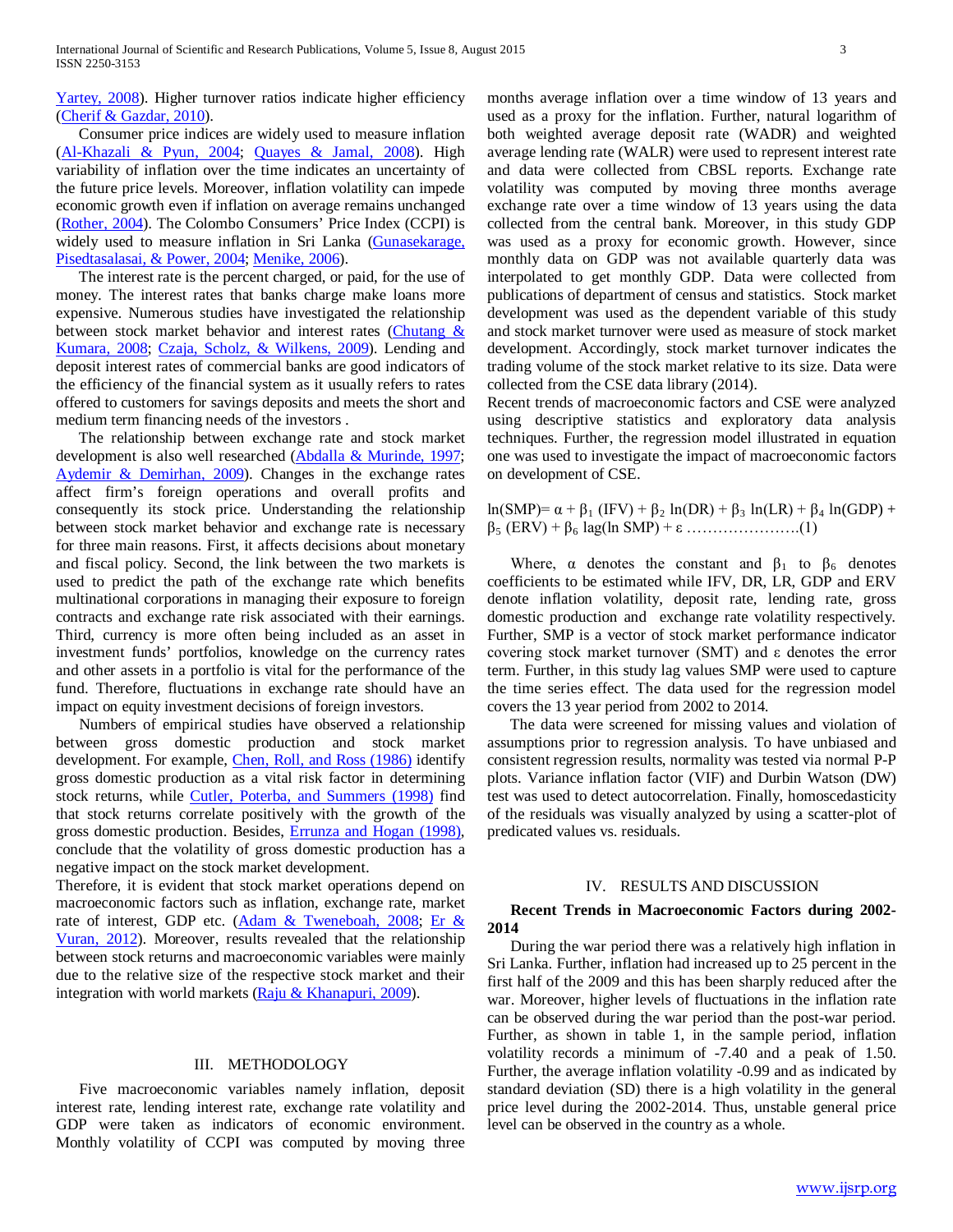|                                       | Min     | Max    | Mean    | SD     |
|---------------------------------------|---------|--------|---------|--------|
| Inflation Volatility (INV)            | $-7.40$ | 1.50   | $-0.99$ | 1.45   |
| Lending Rate (LR)                     | 8.94    | 20.79  | 12.79   | 3.18   |
| Deposit Rate (DR)                     | 4.84    | 11.74  | 7.96    | 2.08   |
| <b>Exchange Rate Volatility (ERV)</b> | 0.06    | 7.27   | 1.28    | 1.29   |
| Gross Domestic Production (GDP)       | 365.00  | 846.00 | 582.00  | 127.00 |

**Table.1: Descriptive Statistics of Macroeconomic Factors**

 According to the table 1, the average lending rate is 12.79 during the sample period. During the war period, higher fluctuations in both the deposit and lending interest rates were observed. Further, a considerable decline in both the deposit and lending rates was reported during the ceasefire period. Remarkably, during the period from 2006-2009, both interest rates were showing an increasing trend with a momentous increase especially in the lending rate and a significant decline in both interest rates just after the war. In the year 2012 again interest rates were increased considerably. However, after 2013 both interest rates were declined. Thus, these may have been resulted from an unstable interest rate policy in the country.

 As depicted in table 1, exchange rate volatility reported an average of 1.28. The standard deviation of 1.29 shows high exchange rate volatility during the sample period. Continuous devaluations in the LKR can be observed while, during 2009- 2011, LKR has been significantly appreciated. In the year 2012, government changed its exchange rate policy and as a result there was a significant deprecation in the LKR and however, there is a more stabilization in the exchange rate in the country after 2012. As illustrated in table 1, the average GDP is LKR 582 billion during the sample period. The standard deviation of 127 indicates stability of the variable during sample period. During the war period GDP growth rate was around 5 percent and after the war it had reached to a level around 7 percent. However, higher fluctuations in the GDP growth rate can be observed in the country as a whole.

#### **Performance of Colombo Stock Exchange**

 Inception of share trading under the Colombo Share Brokers Association in 1896 can be identified as the origin of the stock market activities in Sri Lanka. The establishment of a formal stock exchange in 1985 and the incorporation of the Colombo Stock Exchange marked a milestone in the history of share trading in Sri Lanka. The CSE is a company limited by guarantee, and was established under the Companies Act No. 17 of 1982. At present, 289 companies representing 20 business sectors have been listed in CSE. Transactions of the CSE are conducted with a completely automated system which was introduced in 1997.

 After the war against terror in May 2009, CSE has grown at a considerable rate. However, development in CSE was not sustained. For an example, the ASPI increased from 500 points in 2002 to 2500 points in mid 2005 and declined to 2000 points in 2006. A remarkable boom in ASPI can be observed after May 2009. ASPI reached to 7800 points, the highest ASPI in CSE history, in February 2011. In May 2012, ASPI declined to 4800 points. Further, market capitalization as a percentage of GDP was barely 5 percent in 2002 and was around 25 percent by the end of 2009. Market capitalization as a percentage of GDP surpassed 100 percent in February 2011. Nevertheless, market capitalization came down again to 25 -30 percent level in 2013. This downturn in MCR is parallel to the behavior of ASPI which was coming down from 7800 points to below 5000 points during this period. The average market capitalization of CSE is only 30 percent of the GDP. The regional average is over 160 percent whereas the world average is over 70 percent. This clearly shows that as an undervalued market, CSE is not exploiting the full potential of the stock market to support the financing needs of the corporate sector.

 Stock market turnover has increased from 11 percent in 2002 to 28 percent in 2005 and in early 2009 it had declined almost to 18 percent. In 2010, again SMT reached to 38 percent, showing more investors engaged in trading in the market during that period. For example, there were 702,838 Central Depositary Accounts and 64,792 active investors in the CSE by the year 2012. However, in 2014 stock market turnover reports only a 9 percent showing a dramatic decline and inefficiency in CSE activities. During the period of 2002 and 2005, 25-35 percent foreign trades took place. Interestingly, the sudden increase of nearly 87 percent in foreign trades took place in April 2008 had declined dramatically to a level of 18 percent in the following month. Nevertheless, still foreign trade turnover contributes only a level of 30 percent to the stock market turnover in CSE. Thus, overall domestic and foreign stock turnover shows a low liquidity in the CSE which could turn out due to market inefficiencies.

 According to the stock market development indicators; namely ASPI, stock market capitalization and stock market turnover, before 2009 CSE remained as an underdeveloped stock market. During 2002-2009 only 36 companies and 151,945 CDS accounts were newly listed in the CSE. Further, only 101,602 local individual investors were registered for new securities accounts during that period. Moreover, during 2002- 2009 total stock market turnover was only LKR 741 billion and total domestic and foreign turnover was LKR 506 billion and LKR 234 billion respectively. More precisely, after 2009, CSE reported a considerable growth. For example, during 2009-2013, 60 companies and 232,687 CDS accounts were newly listed in the CSE. Moreover, 179,066 local individuals were registered for new securities accounts during that period. As a result of that, market capitalization of CSE was increased in a considerable manner. Further, during 2009 - 2011 very sharp increase was recorded in the stock market turnover. During 2009-2013, LKR 1240 billion domestic stock turnover and LKR 290 billion foreign stock turnover in the CSE was reported. However, from the year 2012 it seems a considerable drop in the CSE development. For example, annual turnover of CSE and market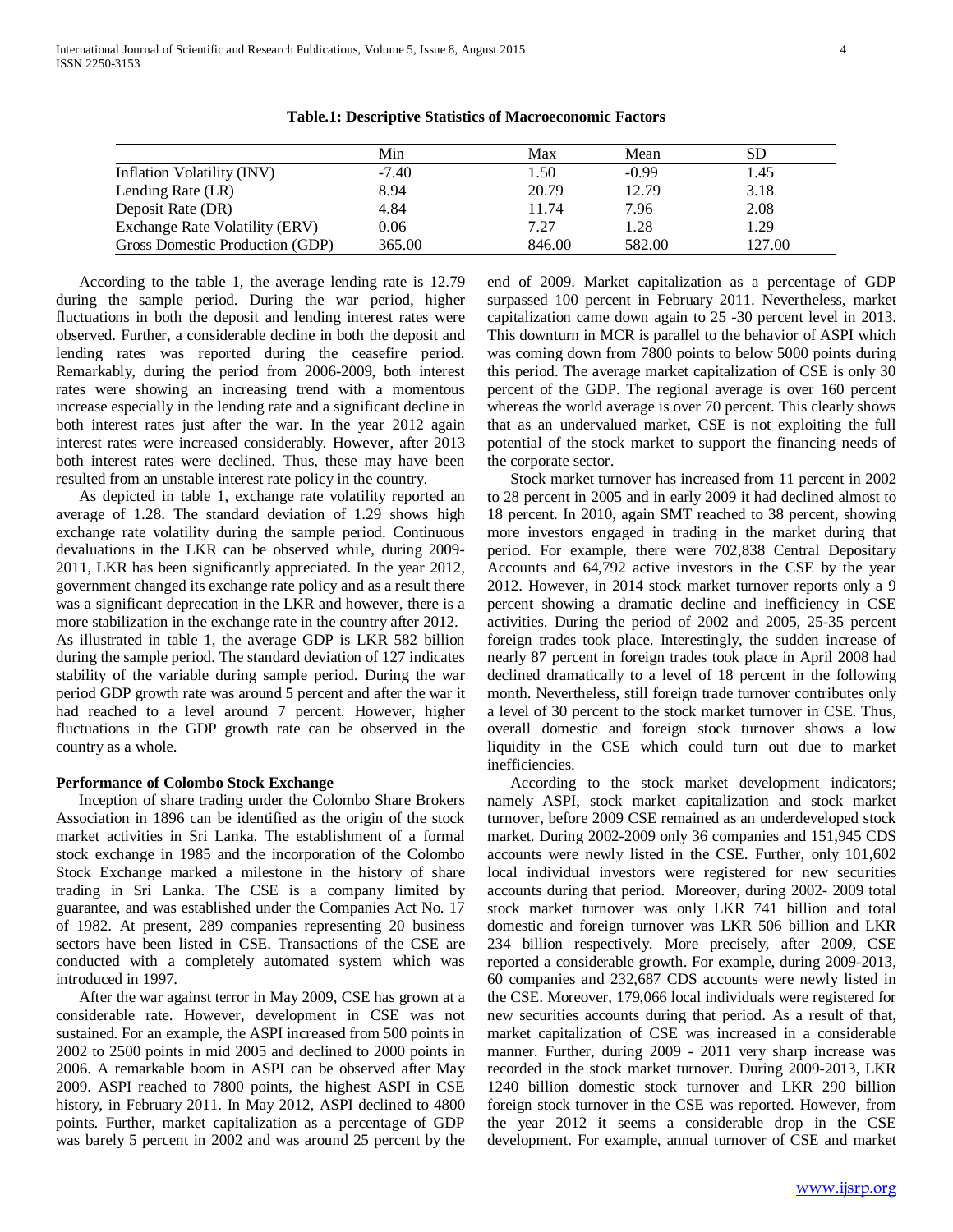capitalization ratio were considerably dropped in 2012, 2013 and 2014.

## **Relationship between Macroeconomic Factors and Stock Market Turnover**

 Normality of the data was assessed by using a P-P Plot and the close concentration of data points to the line provides the evidence of meeting the normality assumption satisfactorily. Constant distribution of variance (Homoscedasticity) was checked by using the scatter plot of residuals drawn against predicted values. The pattern-less or directionless distribution of residuals confirms that data are distributed with a constant variance depicting the homoscedasticity condition and hence, the second assumption is also met by the data. The Durbin-Watson statistic of 1.945 proves that the model is free from serious autocorrelation. Multicolinearity effect was tested with Variance Inflation Factor (VIF). Accordingly, there is no serious multicolinearity effect in data.

 The regression equation with the Stock market turnover was significant,  $(R^2 = .976, F (7, 131) = 751.47, p < .001)$ . This suggests that 97 percent of the variation of SMT can be explained by the explanatory variables.

Inflation volatility significantly predicts SMT ( $\beta$  = -.059, *p* < .001). Every one unit increase in IFV, ceteris paribus, result in 0.059 percent decrease in SMT. When there is a highly fluctuating inflation, a considerable impact could be created on the purchasing power of the domestic investors. Thus, this might be a reason for the negative impact of IFV on SMT identified above. However, this negative but low level of influence of IFV on SMT reveal that investments in the market are regarded as a good hedge against inflation in Sri Lanka.

|  |  | Table 2: Coefficients of regression analysis with SMT |  |  |  |  |
|--|--|-------------------------------------------------------|--|--|--|--|
|--|--|-------------------------------------------------------|--|--|--|--|

|                                     | B         | Std. Error |           | Sig.         |
|-------------------------------------|-----------|------------|-----------|--------------|
| (Constant)                          | $-31.695$ | 1.365      | $-23.223$ | $.000***$    |
| Inflation Volatility (IFV)          | $-.059$   | .010       | $-6.169$  | $.000***$    |
| Log Lending Rate (LR)               | .671      | .124       | 5.412     | $.000***$    |
| Log Deposit Rate (DR)               | $-.827$   | .123       | $-6.724$  | $.000***$    |
| Exchange Rate Volatility (ERV)      | $-.040$   | .011       | $-3.527$  | $.001***$    |
| Log Gross Domestic Production (GDP) | 3.848     | .134       | 28.710    | $.000^{***}$ |
| Lags(Log Stock Turnover) (lnSMT)    | .144      | .024       | 5.974     | $.000***$    |

Note: dependent variable is Stock Market Turnover (SMT) The symbol (\*\*\*) indicates the statistical significance at 99 level.  $R^2 = .976$ , *DW* = 1.945

LR significantly predicts SMT ( $\beta$  = .671, *p* < .001). Every one percent increase in LR, ceteris paribus, results in 0.671 percent increase in SMT when other variables are assumed constant. However, these results contradict with most of the previous studies (Ali, Rehman, Yilmaz, Khan, & Afzal, 2010; Chutang & Kumara, 2008) as lending rates charged by the banks have negative impact on stock market development. However, the results of this study are compatible with the results of Mukherjee and Naka (1995) and (Ologunde and Elumilade (2006))confirming a positive relationship between short-term interest rate and stock market development. Hence, it can be assumed that short-term lending interest rate risk exposure has declined in Sri Lankan capital market. This may be due to the increased availability of improved tools for managing interest rate risk.

 Results indicate a statistically significant negative coefficient ( $\beta$  = -.827,  $p < .001$ ) for DR. This demonstrates that when DR increases by one percent, ceteris paribus, the SMT decreases by 0.827 percent. Thus, whenever the deposit interest rate in the economy increases, a negative trend in the stock market turnover can be observed, as a result of the opportunity given by the deposit interest rates to the investors so as to move their investment from stock market to bank deposits and maximize their return.

In this study ERV significantly predicted SMT (β = -.04, *p* = .001). Every one percent increase in ERV, ceteris paribus, results in 0.04 percent decrease in SMT. Higher dependence on imported raw materials results to deteriorate corporate profits through exchange rate volatility. Thus, inconsistency in exchange rate induces investor to shift from stock market investment to other investments like real estate and bank deposits. Low demand for stocks is caused to decrease stock market turnover.

 According to the regression results, GDP significantly predicted SMT ( $β = 3.848, p < .001$ ). Every one percent increase in GDP, ceteris paribus, results in 3.848 percent increase in SMT. This is resulted from the pivotal role played by GDP in determining investors' choice in emerging economies like Sri Lanka. Continuous and steady GDP growth in Sri Lanka during the last few years has been resulted in an increase in purchasing power and in turn large numbers of investors tend to invest in CSE. Hence, higher purchasing power might increase the stock market turnover at CSE.

Further, Lag SMT also significantly predicts SMT ( $\beta$  = 144,  $p < .001$ ). Every one percent increase in previous month SMT, ceteris paribus, results in 0.144 percent increase in SMT. Continuous improvements in stock market turnover indicates the development of stock market. Thus, investors motivated to invest in stocks and as a result further improvement in SMT can be observed. It reveals that in short-run, previous month's stock market turnover considerably influence to the investment decision.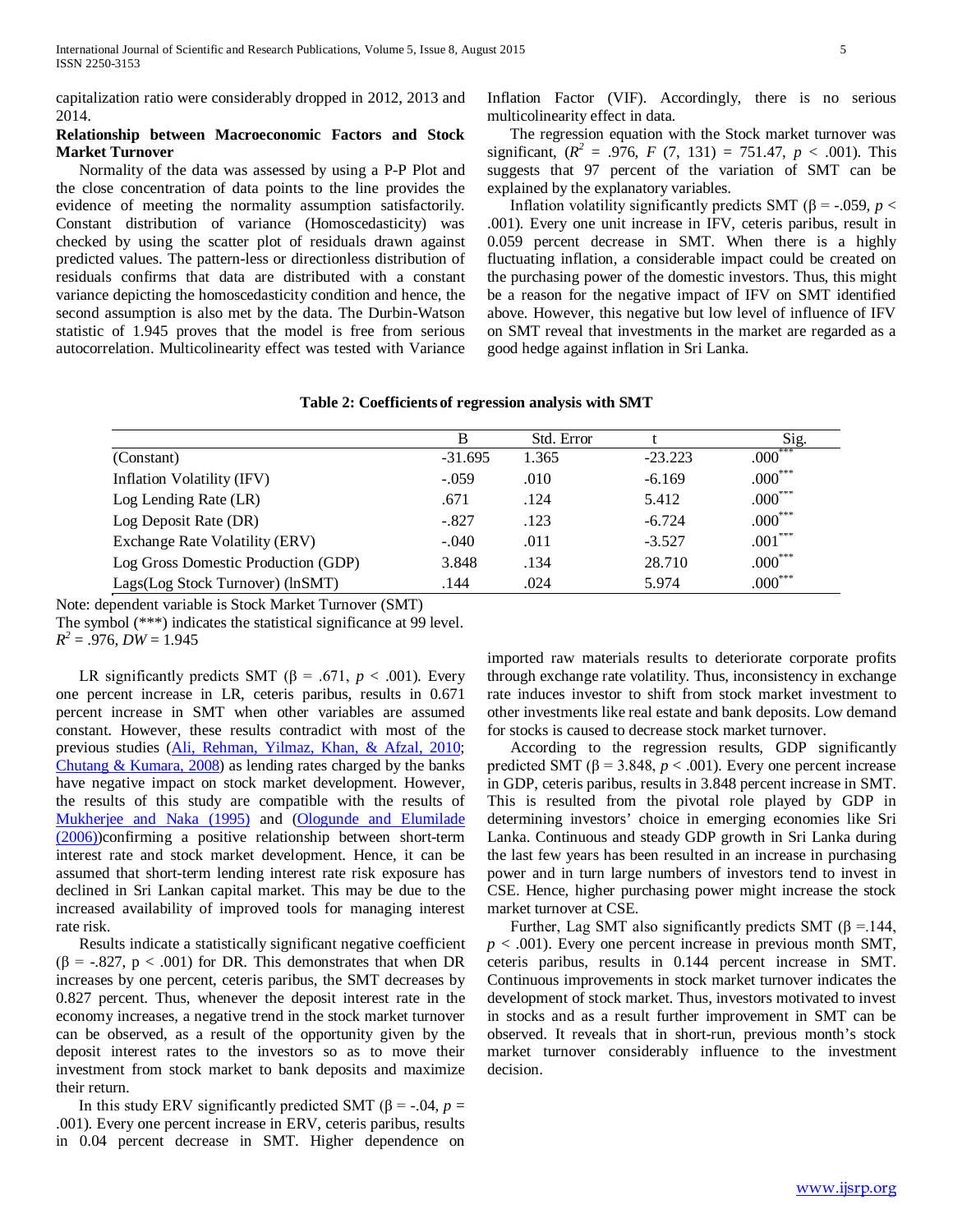### V. CONCLUSION AND RECOMMEDATION

 Unstable economic environment prevailed in Sri Lanka during the war period became comparatively stable after the war. For example, despite the higher levels of inflation prevailed during the war period, a more stable level of inflation could be observed after the war. Further, both deposit and lending interest rates were increased considerably in the pre-war phase. In postwar phase, interest rate becomes more stable. Thus, the behavior of interest rate convinces the rapid development of the banking sector in the post-war phase. Further, continuous deprecation in LKR could be observed and exchange rate was stable with the CBSL's exchange rate policy introduced in 2012. Moreover, the most influential factor behind the post-war stock market development is the considerable increase in domestic production. Stable economic environment is essential for the stock market development. High volatility in inflation, interest rate, exchange rate etc. creates inauspicious economic environment which makes investment decisions harder. Thus, investors seek only short-term profits from the stock market. This may be the major reason for short-term improvement in the CSE.

 This research has three main implications. First, this study provides empirical evidences on the impact of macroeconomic factors to the stock market development in the context of CSE. The findings of this study are consistent with other studies as discussed in theoretical background. Thus, policy makers can develop policies to stabilize interest rate, inflation rate and foreign exchange rate to create investor confidence on the stock market.

 Second, low stock market turnover implies the necessity of attracting new investors to the CSE. Thus, policy makers can implement policies and programmes to attract both local and foreign investors to the CSE. For example, conducting awareness programs on stock market investments, providing tax concessions for CSE investment income are some of them. Third, this study examined only the effects of macroeconomic factors to the stock market development. Hence, future researchers may conduct further studies to identify other factors like institutional factors, industry specific factors, country specific factors etc. that can be affected to stock development.

#### **REFERENCES**

- [1] Abdalla, I. S., & Murinde, V. (1997). Exchange rate and stock price interactions in emerging financial markets: evidence on India, Korea, Pakistan and the Philippines. Applied Financial Economics, 7(1), 25-35.
- [2] Adam, A. M., & Tweneboah, G. (2008). Macroeconomic factors and stock market movement: evidence from Ghana. Available at SSRN 1289842.
- [3] Adjasi, C. K., & Biekpe, N. B. (2006). Stock market development and economic growth: the case of selected African countries. African Development Review, 18(1), 144-161.
- [4] Aghion, P., Bacchetta, P., & Banerjee, A. (2000). Capital Markets and the Instability of Open Economies,". Pierre-Richard Agé nor, Marcus Miller, David Vines and Axel Weber (eds.), The Asian Financial Crisis: Causes, Contagion and Consequences (Cambridge: Cambridge University Press, 1999), 167-194.
- [5] Ahmad, E., & Malik, A. (2009). Financial sector development and economic growth: An empirical analysis of developing countries. Journal of Economic Cooperation and Development, 30(1), 17-40.
- [6] Ahmed. (2008). Aggregate economic variables and stock markets in India. International Research Journal of Finance and Economics(14), 141-164.
- [7] Al-Khazali, O. M., & Pyun, C. S. (2004). Stock prices and inflation: new evidence from the Pacific-Basin countries. Review of Quantitative Finance and Accounting, 22(2), 123-140.
- [8] Ali, I., Rehman, K. U., Yilmaz, A. K., Khan, M. A., & Afzal, H. (2010). Causal relationship between macro-economic indicators and stock exchange prices in Pakistan. African Journal of Business Management, 4(3), 312-319.
- [9] Aurangzeb. (2012). Factors Affecting Performance of Stock Market: Evidence from South Asian Countries. International Journal of Academic Research in Business and Social Sciences, 2(9).
- [10] Aydemir, O., & Demirhan, E. (2009). The relationship between stock prices and exchange rates evidence from Turkey. International Research Journal of Finance and Economics, 23, 207-215.
- [11] Boyd, Levine, R., & Smith, B. D. (2001). The impact of inflation on financial sector performance. Journal of Monetary Economics, 47(2), 221- 248.
- [12] Büyükşalvarcı, A. (2010). The effects of macroeconomics variables on stock returns: evidence from Turkey. European Journal of Social Sciences, 14(3), 404-416.
- [13] Caporale, G. M., Howells, P. G., & Soliman, A. M. (2004). Stock market development and economic growth: the causal linkage. Journal of Economic Development, 29(1), 33-50.
- [14] Charkravarty, S. (2005). Stock market and macroeconomic behavior in India. Institute of Economic Growth [cited 20 May 2011]. Available from Internet: http://www. iegindia. org/dispap/dis106. pdf.
- [15] Chen, N.-F., Roll, R., & Ross, S. A. (1986). Economic forces and the stock market. Journal of business, 383-403.
- [16] Cherif, M., & Gazdar, K. (2010). Macroeconomic and institutional determinants of stock market development in MENA region: new results from a panel data analysis. International Journal of Banking and Finance, 7(1), 8.
- [17] Chowdhury, S. S. H., Sharmin, R., & Rahman, A. (2014). Effect of Sentiment on the Bangladesh Stock Market Returns. Available at SSRN 2416223.
- [18] Chutang, Z., & Kumara, E. S. (2008). Impact of Short-Term Interest Rates on Stock Prices: Evidence from Sri Lanka. Paper presented at the Proceedings of the 7th International Conference on Innovation &Management.
- [19] Cutler, D. M., Poterba, J. M., & Summers, L. H. (1998). What moves stock prices? Bernstein, Peter L. and Frank L. Fabozzi, 56-63.
- [20] Czaja, M.-G., Scholz, H., & Wilkens, M. (2009). Interest rate risk of German financial institutions: the impact of level, slope, and curvature of the term structure. Review of Quantitative Finance and Accounting, 33(1), 1-26.
- [21] Demirgüç-Kunt, A., & Levine, R. (1996). Stock markets, corporate finance, and economic growth: an overview. The World Bank Economic Review, 223-239.
- [22] El-Erian, M., & Kumar, M. S. (1995). Emerging stock markets in Middle Eastern countries. Paper presented at the World Bank Conference on Stock Markets, Corporate Finance and Economic Growth, Washington DC, February.
- [23] Er, Ş., & Vuran, B. (2012). Factors Affecting Stock Returns of Firms Quoted in ISE Market: A Dynamic Panel Data Approach. International Journal of Business and Social Research, 2(1), 108-121.
- [24] Erdogan, E., & Ozlale, U. (2005). Effects of Macroeconomic Dynamics on Stock Return: The Case of the Turkish Stock Exchange Market. Journal of Economic Corporation, 26(2), 69-90.
- [25] Errunza, V., & Hogan, K. (1998). Macroeconomic determinants of European stock market volatility. European Financial Management, 4(3), 361-377.
- [26] Feldman, R. A., & Kumar, M. S. (1995). Emerging equity markets: growth, benefits, and policy concerns. The World Bank Research Observer, 10(2), 181-200.
- [27] Filer, R. K., Hanousek, J., & Campos, N. F. (2000). Do stock markets promote economic growth? CERGE-EI Working Paper Series(151).
- [28] Garcia, V. F., & Liu, L. (1999). Macroeconomic Determinants of Stock Market Development. Journal of Applied Economics, 2(1), 29-59.
- [29] Gunasekarage, A., Pisedtasalasai, A., & Power, D. M. (2004). Macroeconomic influence on the stock market: evidence from an emerging market in South Asia. Journal of Emerging Market Finance, 3(3), 285-304.